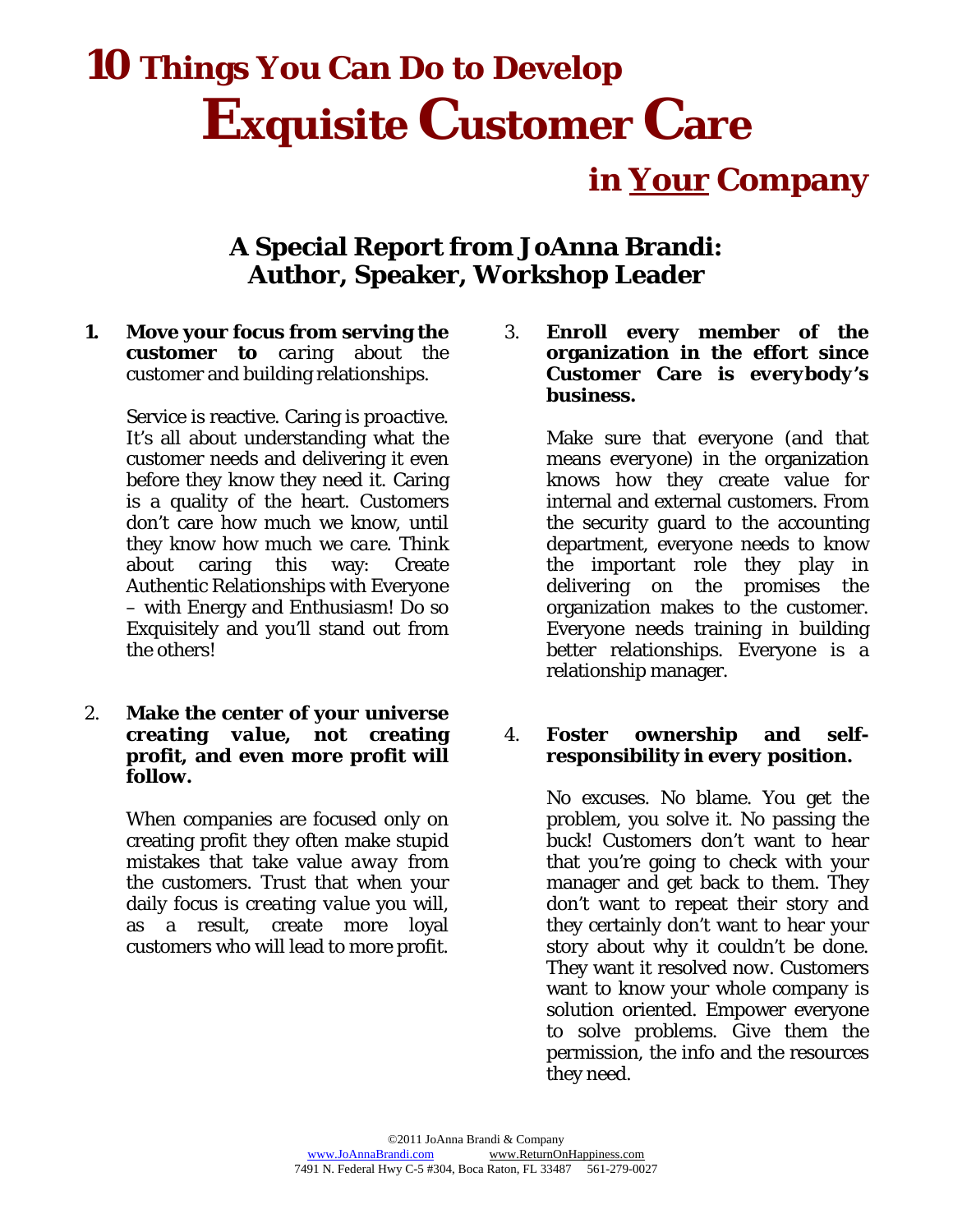#### 5. **Recognize that it all starts with belief systems.**

 What fundamental beliefs have to be changed in your organization in order to create and support Exquisite Customer Care? Does what you *really believe* support your focus on the customer? How do you think about customers "Around here?" If there is even one person in the organization who sees the customer as an interruption to his or her work, the culture needs some tweaking. If your belief is any less than "Around here the customer is the reason we are in business," you are off track. Change those beliefs.

#### 6. *Loyalty* **is the goal.**

 Customer "Satisfaction" is just a passing grade. Studies show that satisfaction is *not* a predictor of future buying. You must strive for loyalty with both customers *and* staff. Loyal employees offer more value to the customers; loyal customers bring more value back to the company in the way of repeat business, referrals and positive word of mouth. It goes around in an appreciating and profitable cycle.

#### 7. **Put a new value on interpersonal skills.**

 Every customer has personal and business needs and, when we lose customers, it is very often because they

 simply *perceive* we don't care about them. Loyalty is an *emotional* attachment. Make sure you have great emotional as well as technical skills. Make sure everything you do shouts "We care" and "We appreciate your business."

#### 8. **Develop a "***new math***" in your business.**

 Change the measurement and reward systems to reflect the value you put on customer retention and loyalty, referrals, and great interpersonal and relationship skills. Attrition is a COST, and in many companies a big one. Make sure somebody is keeping score.

#### 9**.** *Expand your view* **of the customer.**

 *Everyone* in your organization is both a supplier *and* a customer. And internal customers need care too. Anyone you provide a product or service to is a customer. Treat them well.

#### 10. **Recognize that** *without caring there can be no quality***.**

 Quality in products, quality in the delivery of a service all stems from caring. Do everything you can to identify what caring means in your organization and nurture its growth.